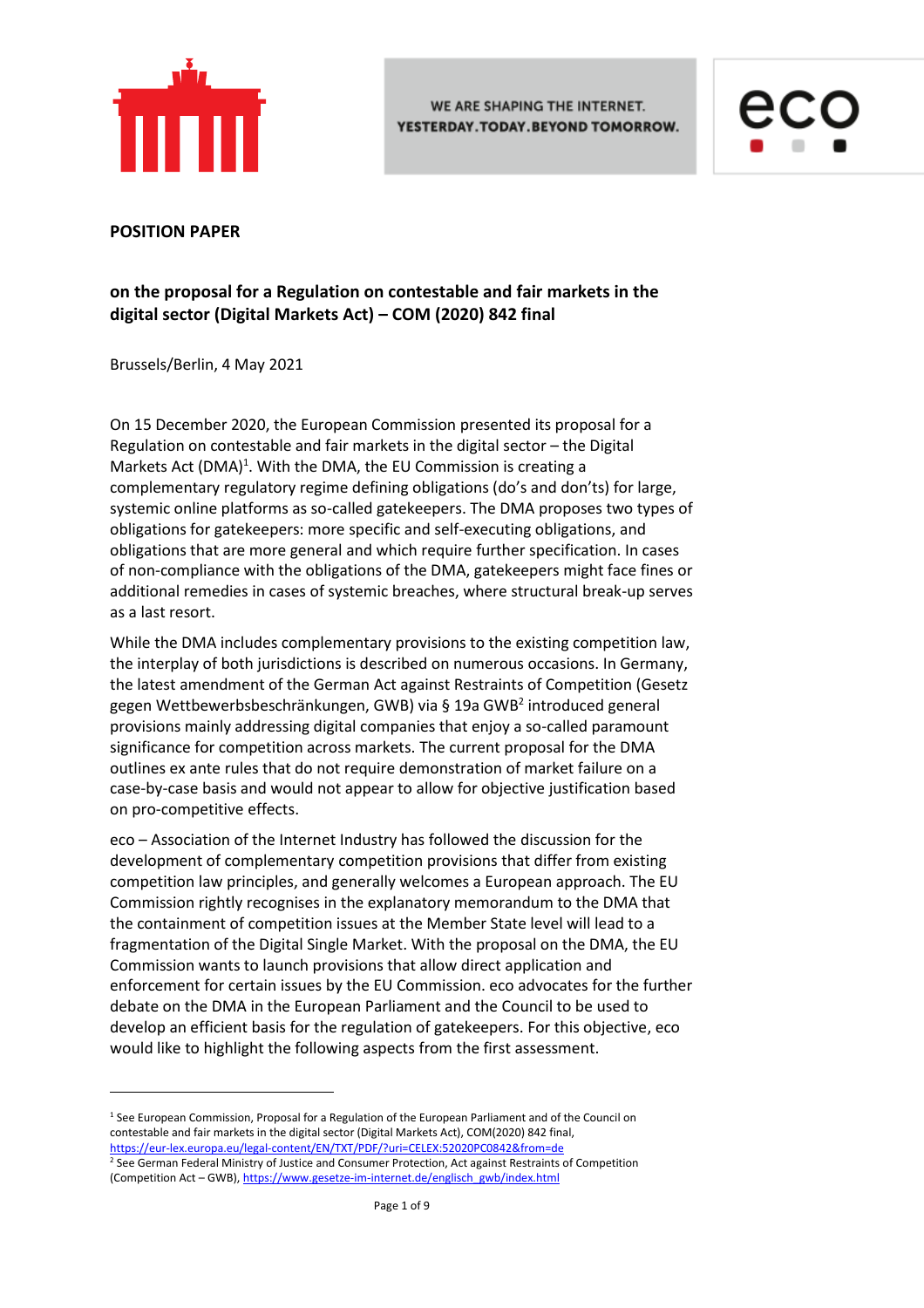



## **Clear and reliable scope as a basis of the DMA**

According to Article 1 (2) DMA, "core platform services provided or offered by gatekeepers to business users established in the Union or end users established or located in the Union, irrespective of the place of establishment or residence of the gatekeepers" should be subjected to the provisions of the DMA. In this context, Article 2 DMA proceeds to describe the business areas or business models included by the DMA.

In Article 1 (5) DMA, the EU Commission also outlines the interaction of the DMA and activities of the national competition authorities. In this regard, Member States should not impose further obligations or administrative actions on gatekeepers to ensure contestable and fair markets.

In order to avoid an overlap of regulations and enforcement at national and European level and to provide clarity on the competences of national competition authorities and the EU Commission with regard to the application of the DMA, Article 1 (5) and (6) DMA should be further specified. The national competition authorities have developed extensive knowledge and measures for dealing with core platform services over the past years. Therefore, it should also be clarified as to how parallel regulations can be harmonised in the future with a focus on the Digital Single Market. A clarification of the provisions in the DMA would strengthen the legal certainty of the companies affected, the national competition authorities and the EU Commission, and ultimately ensure the interplay of individual measures.

According to Article 2 (2) DMA, core platform services offering cloud services shall also be subject to the DMA. However, not all cloud services are relevant to its goals. For example, it would not be accurate to include "Infrastructure as a Service" (IaaS) or "Platform as a Service" (PaaS), because neither of these gives the cloud provider a role in allowing a business user to reach its end users. Similarly, the cloud is also frequently used for archive storage and does not act as a go-to-market channel in this context. To ensure a targeted and proportionate application of the DMA, the relevant services should be reviewed and further specified.

## **Clarification of the thresholds for the designation of gatekeepers**

Article 3 (1) DMA defines quantitative thresholds for designating a gatekeeper. In particular, economic indicators like the annual EEA turnover of the company, the number of business and end users, and the duration of a gatekeeper's market position should be taken into account for this process.

eco endorses the agreement of fixed thresholds for the designation of gatekeepers. However, there are several concerns regarding the definition or interpretation of individual terms so that the DMA does not unintentionally capture services that are not intermediary gateways. In detail:

The intended definition of "business user" is very broad. The term "user" could be interpreted to include resellers and prime contractors (using the gatekeeper as their subcontractor). Therefore, it should be narrowed down to focus on the users that will use the gateway to offer services or goods.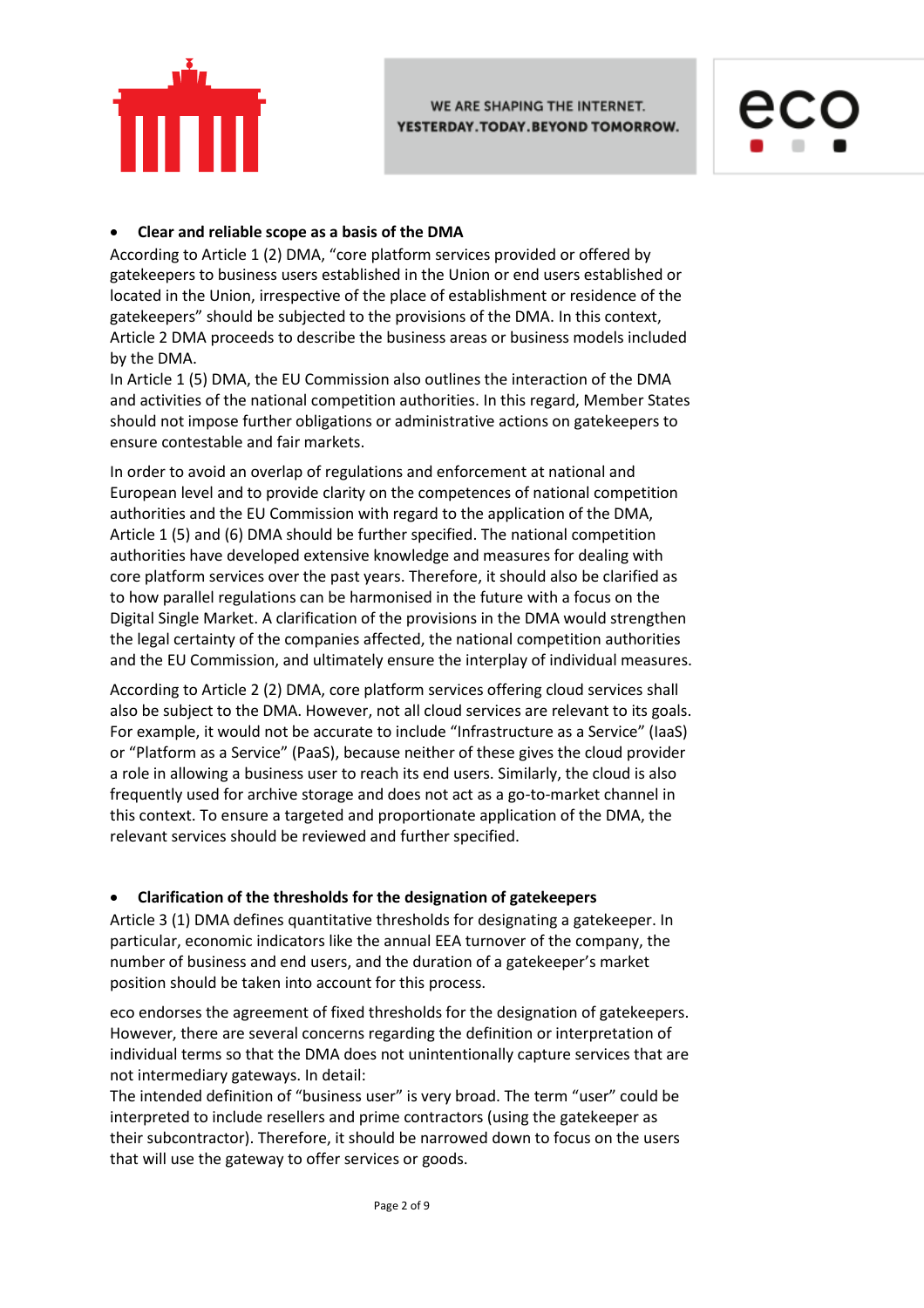



It is also important to clarify that not all core platform services affected by the DMA have traditional business users. Clarifications are necessary on how to interpret the 10,000 business user threshold without affecting consumer-oriented services, like messaging or social media services. It is unclear as to whether, in these cases, thresholds should be ignored or whether an interpretation based on complementary information should be implemented instead.

In addition, the definition of "important gateway" should be clarified to reflect that the model envisaged is the one where a platform acts as a go-to-market channel for business users to promote and offer their goods or services to end users. Notwithstanding the "gateway" and "reach" terms, the current wording could be interpreted as including subcontractor-prime contractor relationships.

The DMA is intended to provide the EU Commission with a strong and effective tool to maintain contestable and fair markets. Therefore, the application of the DMA should be based on reliable, clear and realistic thresholds. Consequently, the thresholds and terminology should be reviewed again to ensure that the scope of the DMA is clearly defined. Generally, it is important to keep in mind that new business models or starting a business in new areas do not per se have negative effects on markets. What is much more crucial is their behaviour in the market and the impact of this behaviour and of business models towards market participants. In order to avoid restricting investments and innovations by gatekeepers and upcoming market participants, predictability and legally secure framework conditions in the DMA are indispensable.

## **Endowment of the EU Commission's competences for the designation of gatekeepers in a way that ensures planning reliability**

Article 3 (1) and (2) of the DMA gives the EU Commission the competence to designate gatekeepers. The designation of gatekeepers is usually based on fixed thresholds. With Article 3 (5), (6) and (7) DMA, the draft regulation includes extensive competences for the EU Commission to adjust the conditions for the gatekeeper designation and to identify core platform services as a gatekeeper beyond the fixed thresholds.

Article 3 (5) DMA empowers the EU Commission to adjust or update the methodology or qualitative thresholds for the gatekeeper designation by delegated acts. Possible reasons for the adjustment are, for example, findings from the market investigations as well as general market and technical developments. eco would recommend the support of delegated acts through a multi-stakeholder process. Possible stakeholders could be scientific researchers, representatives from industry, the companies affected by the DMA and representatives from the consumer and civil society sectors. Based on the participation of a multistakeholder process, proportionate and implementable adjustments can be agreed upon.

Based on Article 3 (6) DMA, the EU Commission can designate core platform services as gatekeepers as a result of the market investigation, even if these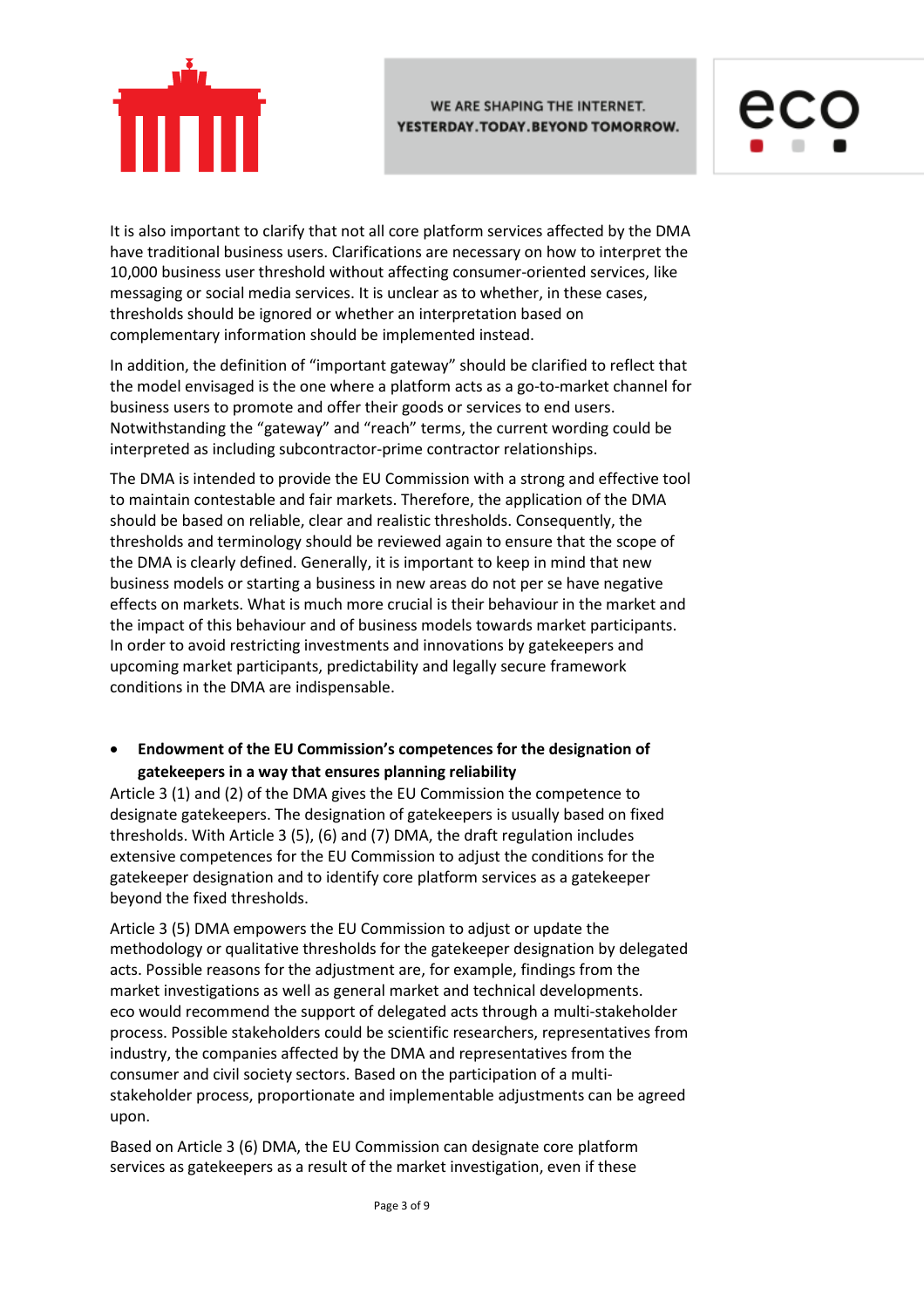



platforms do not reach the thresholds set out in Article 3 (1) and (2) DMA. Although the elements for gatekeeper designation are clearly set out in Article 3 (6) DMA, their weighting or significance for the designation of a gatekeeper remains unclear.

eco recognises that binding regulations in dynamic markets – the digital economy is undoubtedly such a market – do not always offer an optimal solution to problems which arise. In order to provide more certainty to the companies affected by the gatekeeper designation outside of Article 3 (1) and (2) DMA, approaches for the weighting and significance of the entitled elements should be developed. It is also conceivable to develop ranges for deviations in relation to the economic and structural thresholds, which the EU Commission would use as a benchmark when designating gatekeepers in the course of market investigation.

In order to inform emerging core platform services at an early stage about a possible gatekeeper designation based on Art. 3 (6), an information obligation for the EU Commission vis-à-vis the companies affected could be added to the DMA. With the corresponding additions, possible risks that significantly reduce planning and legal certainty for the design of digital business models can be reduced. Likewise, the companies affected by the DMA could make investment and innovation decisions more reliably.

## **Ensure optimal conditions for the review of the gatekeeper designation**

According to Article 4 DMA, the EU Commission is entitled to review the continuation or discontinuation of the gatekeeper designation periodically. A time interval of two years is envisaged for the regular review of the gatekeeper designation.

In general, eco welcomes the regular review of the gatekeeper designation. The EU Commission has been right in how it has outlined the permanently changing circumstances in digital markets and the environment of a gatekeeper's business area. In its Report for the EU Digital Markets Act, the Panel of Economic Experts notes that the regulators are not always in the position to evaluate and analyse the information and specific details, e.g. data collection or algorithms of the gatekeepers business model.<sup>3</sup> Moreover, the evaluation requires extensive knowledge to understand the behaviour of digital platforms.

eco advocates for the review of the gatekeeper designation to be based on reliable and meaningful assessments. Therefore, the expertise for the review of the gatekeeper designation should not be limited to the EU Commission and external experts (Art. 21 and 24 DMA). Rather, the involvement of national competition authorities should be considered. These have gained extensive knowledge in dealing with gatekeepers and the behaviour of digital platforms in recent years.

1

<sup>&</sup>lt;sup>3</sup> See Joint Research Centre, The EU Digital Markets Act - A Report from a Panel of Economic Experts, [https://publications.jrc.ec.europa.eu/repository/bitstream/JRC122910/jrc122910\\_external\\_study\\_report\\_](https://publications.jrc.ec.europa.eu/repository/bitstream/JRC122910/jrc122910_external_study_report_-_the_eu_digital_markets_acts.pdf) the eu digital markets acts.pdf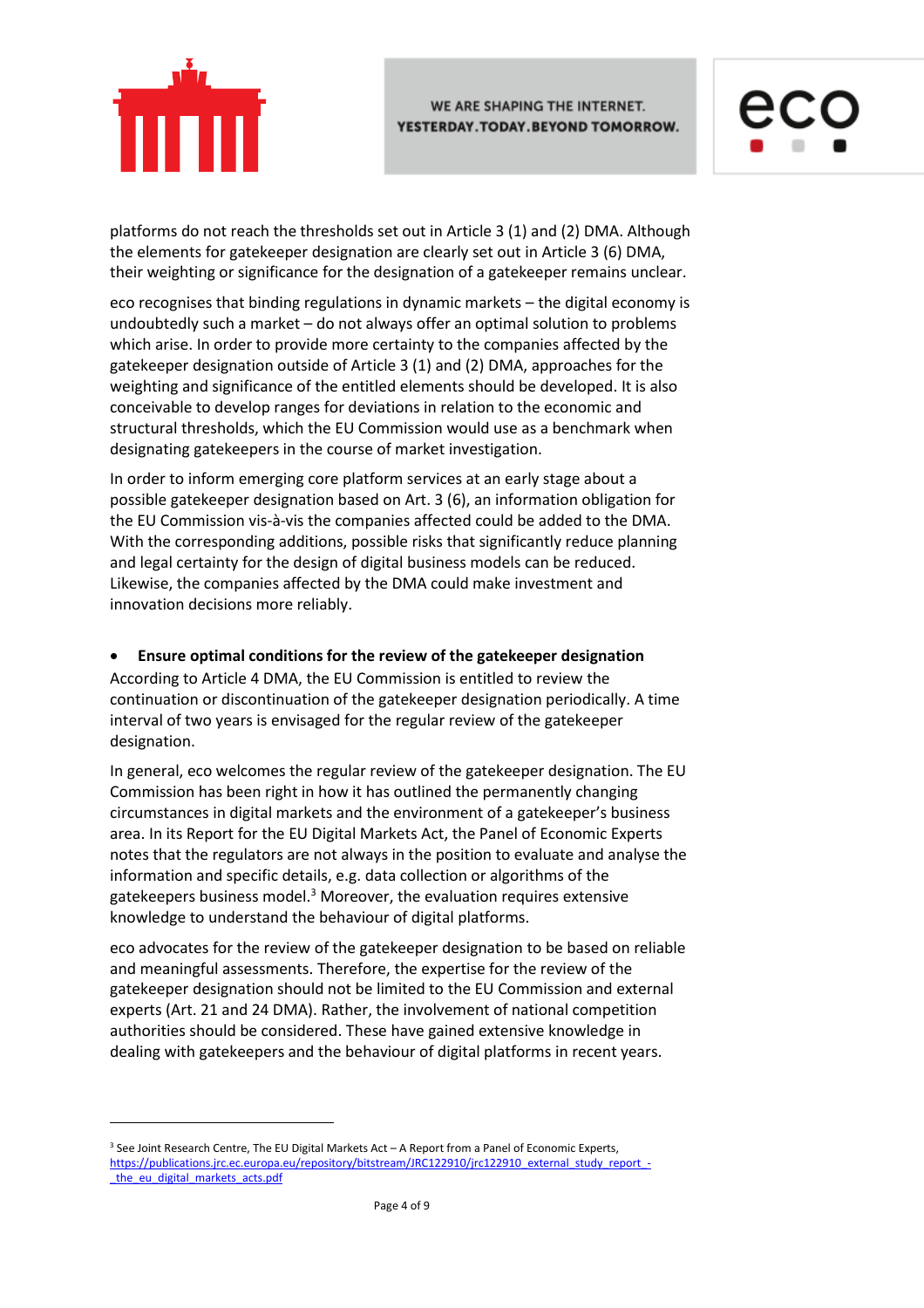

 $\ddot{\phantom{a}}$ 



## **Review of the application and binding nature of the behavioural commitments**

Article 5 DMA comprises seven market practices of gatekeepers, whose use is generally prohibited. Prohibited practices include, e.g. the combining of personal data sourced by a core platform service with personal data from any other service offered by the gatekeeper, or the refusal of business users to offer the same product or service to other conditions to end users through third party online intermediation services.

Article 6 DMA contains eleven commitments, whose application and structuring can be further specified by the EU Commission after the gatekeeper designation. The commitments include practices like the permission for end users to uninstall any pre-installed software application, the waiver of treating products or services offered by the gatekeeper itself or by any third party more favourably in ranking services, or the provision to share data and information from the core platform service with the third party.

The ex ante obligations – prohibitions and commitments – of the DMA should be based on generally formulated behaviours of the gatekeepers and be mandatory and directly applicable. Thereby, numerous types of harmful behaviours would stand to be regulated – which could lead to positive effects in all digital markets, e.g. strengthening the contestability and fairness between the individual market participants.

However, it is also important to recognise that gatekeepers often use business models which appear very similar at first glance. On detailed inspection, it may become clear that the business models can be clearly distinguished from one another. If generally formulated, obligations can help to ensure that fair and contestable markets remain open. In order to create well-functioning provisions by the DMA, which result in applicable and proportionately designed obligations, the drafted catalogue of obligations should be reconsidered.

Regarding Article 5 (c) DMA, eco would like to point out that, while we believe we understand the Commission's intention, the third clause<sup>4</sup> could easily lead to unintended consequences. As the text currently stands, a gatekeeper could have to make "things" – i.e. content, subscriptions, features or other items – available to an end user which might not be legally available to the gatekeeper, nor might it be technically feasible. Accordingly, we would strongly advise the deletion of the referred clause or at least the replacement of "allow end users to access and use" with "not prevent end users from accessing and using".

<sup>4</sup> Third clause of Article 5 (c) DMA: " allow end users to access and use, through the core platform services of the gatekeeper, content, subscriptions, features or other items by using the software application of a business user, where these items have been acquired by the end users from the relevant business user without using the core platform services of the gatekeeper"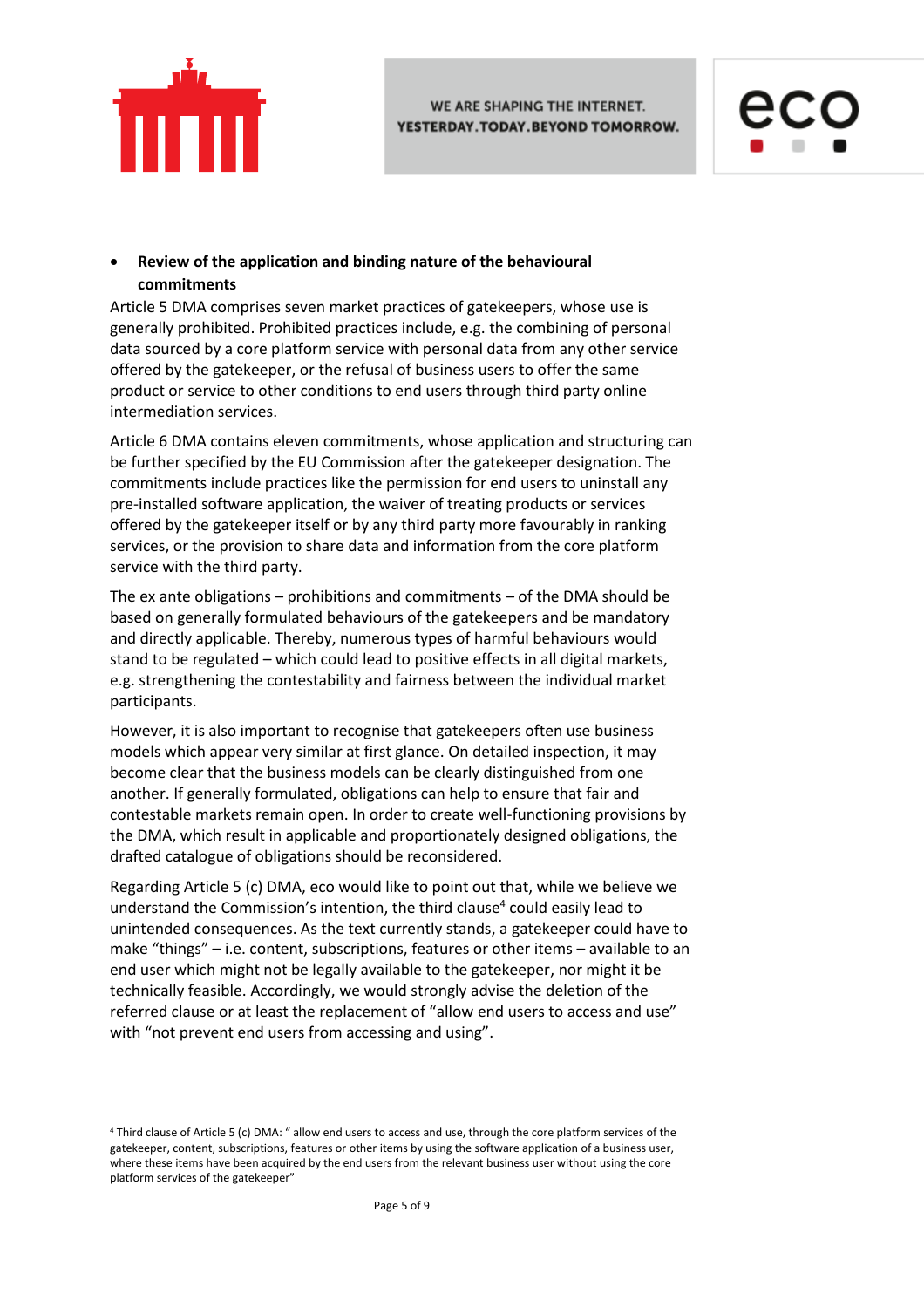

Based on Article 6 DMA, search engine providers can be obliged to grant third parties – upon request – access to the data created through the search function. However, it remains unclear as to whether the justification of the interested third party must contain a legitimate legal interest or give any other concrete reasoning. Two key concerns accompany such an openly formulated obligation. First, information about search engines, e.g. search algorithms, should be adequately safeguarded aspects of consumer protection. Second, the effect of such an information obligation still has to be seen. In its Report for the EU Digital Markets Act, the Panel of Economic Experts explicitly notes that a noticeable success of the obligation is not to be expected.<sup>5</sup>

The section also contains an obligation to strengthen the interoperability between business users and providers of ancillary services. The obligation includes the operating system, hardware or software, which will be used by an ancillary service of a gatekeeper. Interoperability through open standards is the basis for Internet growth and brought welfare to the digital economy. In order to achieve sustainable progress on interoperability, the planned obligation should apply to all products and services of a core platform as well as to end users.

To ensure contestable and fair markets, the application of the proposed prohibitions and commitments should be targeted and proportionate. In order to ensure the effectiveness of the DMA, a dialogue process about the specific application and interpretation of the relevant prohibitions and commitments between the EU Commission and the companies affected by the DMA would be desirable.

## **Clarification of the possibilities for limiting or suspending obligations**

Based on Article 8 of the proposal, the gatekeepers may submit a reasoned request to the EU Commission for limiting or suspending some or all of its obligations under Articles 5 and 6 DMA. The suspension may cover partial obligations as well as the gatekeepers' total range of obligations and shall be based on the economic viability of a gatekeeper's operation.

Likewise, a limitation or suspension of individual or all obligations can be requested by the gatekeepers with reference to the protection of public interest – Article 9 DMA.

The DMA does not create a possibility for gatekeepers to address legitimate and objective aspects to justify their specific conduct to the EU Commission. With regard to the scope of the DMA and the resulting diversity of companies and business models in digital markets affected, a communication process could help to avoid disproportionate and potentially negative impacts on the market. In order to enable the participation of companies affected by the DMA, the implementation of

1

**<sup>5</sup>** See Joint Research Centre, The EU Digital Markets Act – A Report from a Panel of Economic Experts, [https://publications.jrc.ec.europa.eu/repository/bitstream/JRC122910/jrc122910\\_external\\_study\\_report\\_](https://publications.jrc.ec.europa.eu/repository/bitstream/JRC122910/jrc122910_external_study_report_-_the_eu_digital_markets_acts.pdf) the eu digital markets acts.pdf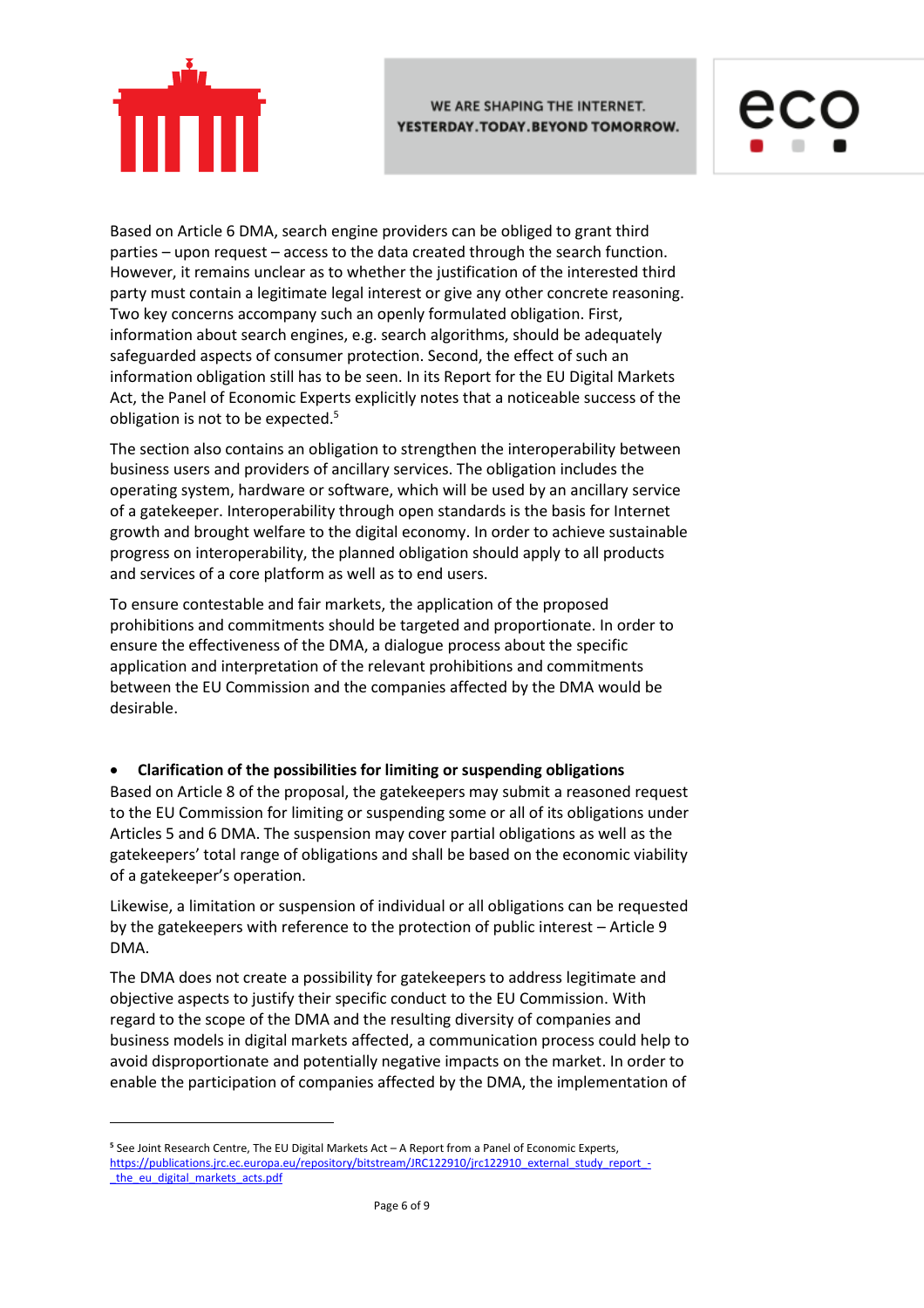



a standardised, effective and fast communication process between the EU Commission and the companies should be examined.

## **Creation of a reliable framework for updating obligations**

If the EU Commission identifies the need to update the existing obligations of Articles 5 and 6 DMA in the course of a market investigation, it can adopt updated obligations in a delegated act.

From the perspective of the companies affected, these "updating powers" in favour of the Commission entail two serious consequences, which would significantly impair them. To avoid irreversible impact for the market and gatekeepers' activities, the EU Commission's competence to update obligations needs to be described in more detail in order to define the objectives, content, scope and duration of the delegation of power. Companies should be able to rely on a certain level of predictability. In addition, it would be useful and reasonable if the adjustment of obligations were supported by certain safety measures, e.g. advice offered from an external group of experts. The participation of, e.g. scientific researchers, would allow an evaluation of the planned changes before they come into force and further support a better-founded decision-making process.

Furthermore, it needs to be weighed up whether a delegated act to update the obligations, in general, is an appropriate legal basis. The update of the obligations on the basis of a delegated act, which is initiated and decided by the EU Commission but then still requires the "consent" of the EU Parliament and the Council, will lead to uncertainties for gatekeepers. The uncertainties arise in particular with regard to the scope of the delegated acts and the timeline until they come into force. Here it must be ensured that a legally secure and timely procedure is created to adjust the obligations so as not to hinder companies from shaping and developing their business activities.

### **Clarification of rules regarding mergers of gatekeepers**

According to Article 12 DMA, gatekeepers should have an obligation to inform the EU Commission about intended mergers. The obligation applies to mergers with other providers of core platform services and other providers in the digital sector.

Acquisitions are typically part of the market activities like companies' cooperation, company closures or insolvencies. Sometimes acquisitions have the goal to adopt potential competitors and their innovative business models, products or services. Such acquisitions are referred to as killer acquisitions.

However, the draft does not specify the relationship of the obligation under the DMA and any review pursuant to the EC Merger Regulation (ECMR). Moreover, the European Commission recently revised its merger review policy relating to transactions that may not meet the jurisdictional thresholds under the ECMR. It is not clear as to how any review process under the ECMR may fit with any obligation under the DMA to apply its Articles 5 and 6 to the acquired company and how any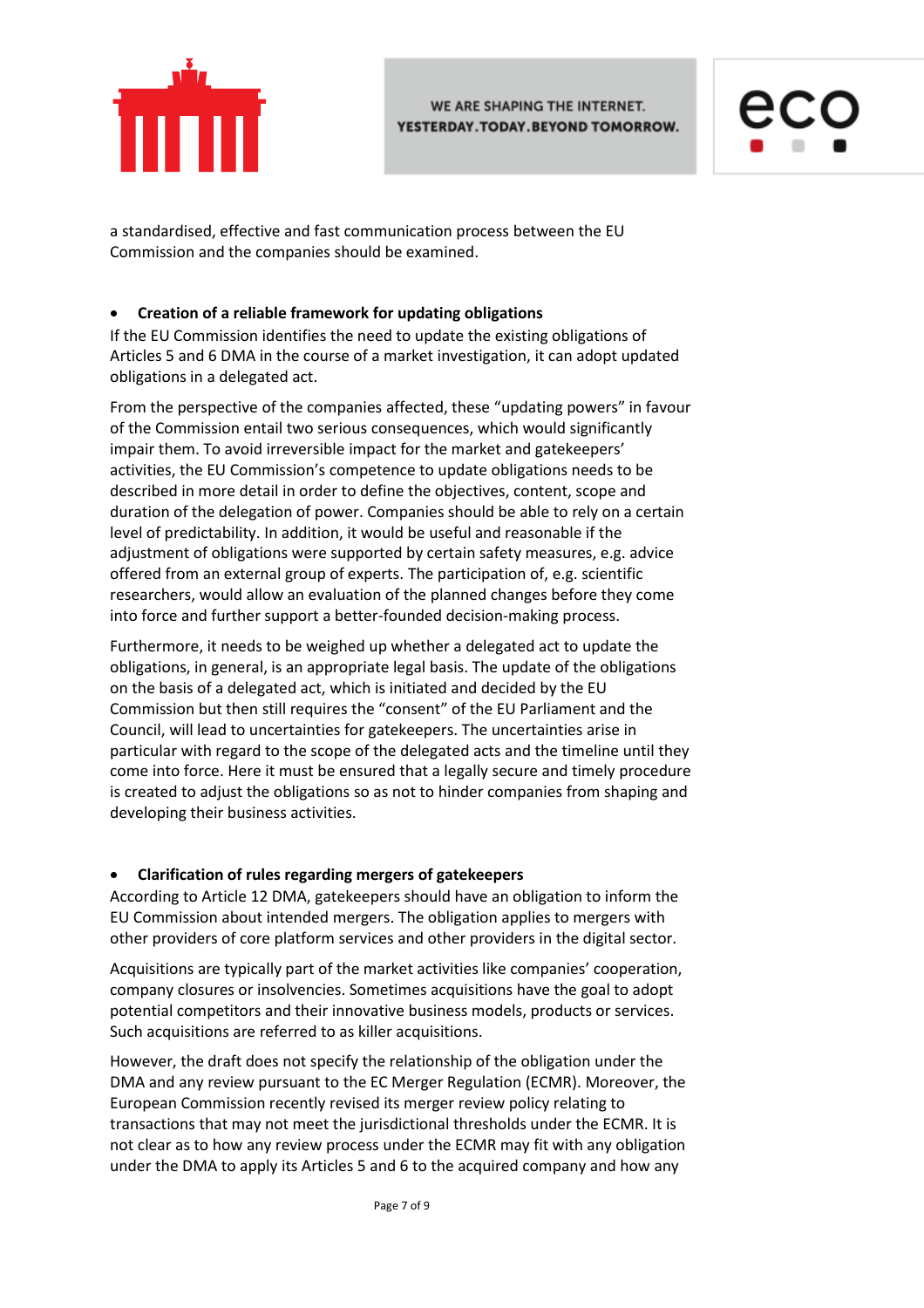



merger commitments may interact with such DMA obligations. In order to ensure the interaction of the DMA and the ECMR and to achieve the best possible application, further clarifications are necessary.

### **Conclusion**

eco welcomes the debate on the development of an ex ante regulatory instrument at the European level. The draft regulation on the DMA represents a good basis for further consultations in the European Parliament and the Council. In the past, the digital and Internet industry have regularly pointed out that regulatory instruments based on the "one size fits all" principle do not necessarily contribute to eliminating existing challenges in digital, highly flexible and high-growth markets, like the competition policy for the "old economy". Instead, regulatory instruments should be aimed at addressing or eliminating actual identified concerns. The current draft of the DMA is a first step towards a more precise way of regulation that takes important competition cases into consideration.

It should be recognised that an attractive and competitive regulatory framework is essential for the development of digital business models in Europe. To this end, a new ex ante regulatory instrument in the area of competition policy should be clear in scope and purpose for any companies that may be affected by the DMA. In order to prevent significant aberrations in the economic environment of the gatekeepers and to achieve fair competition conditions for all market participants, entrepreneurial details, e.g. company structure, design of business models and the associated market conditions must be subject to further discussion.

eco recommends that this discussion is accompanied by a clear specification of the regulation. In order to achieve a practicable application of the DMA for all market participants – especially the gatekeepers – improvements and clarifications should be made in the following sections: the interaction between the EU Commission and national competition authorities, the interpretation of the thresholds for the gatekeeper designation, and the limitation or suspension of prohibitions and obligations.

In order to create competitive conditions for increasingly digital markets in the future – which are the basis for investments and innovations – the planned regulation must ensure a balance between necessary measures and concurrently the preservation of attractive conditions.

#### **About eco**

With more than 1,100 member companies, eco is the largest Internet industry association in Europe. Since 1995, eco has been instrumental in shaping the Internet, fostering new technologies, forming framework conditions, and representing the interests of members in politics and international committees. The focal points of the association are the reliability

\_\_\_\_\_\_\_\_\_\_\_\_\_\_\_\_\_\_\_\_\_\_\_\_\_\_\_